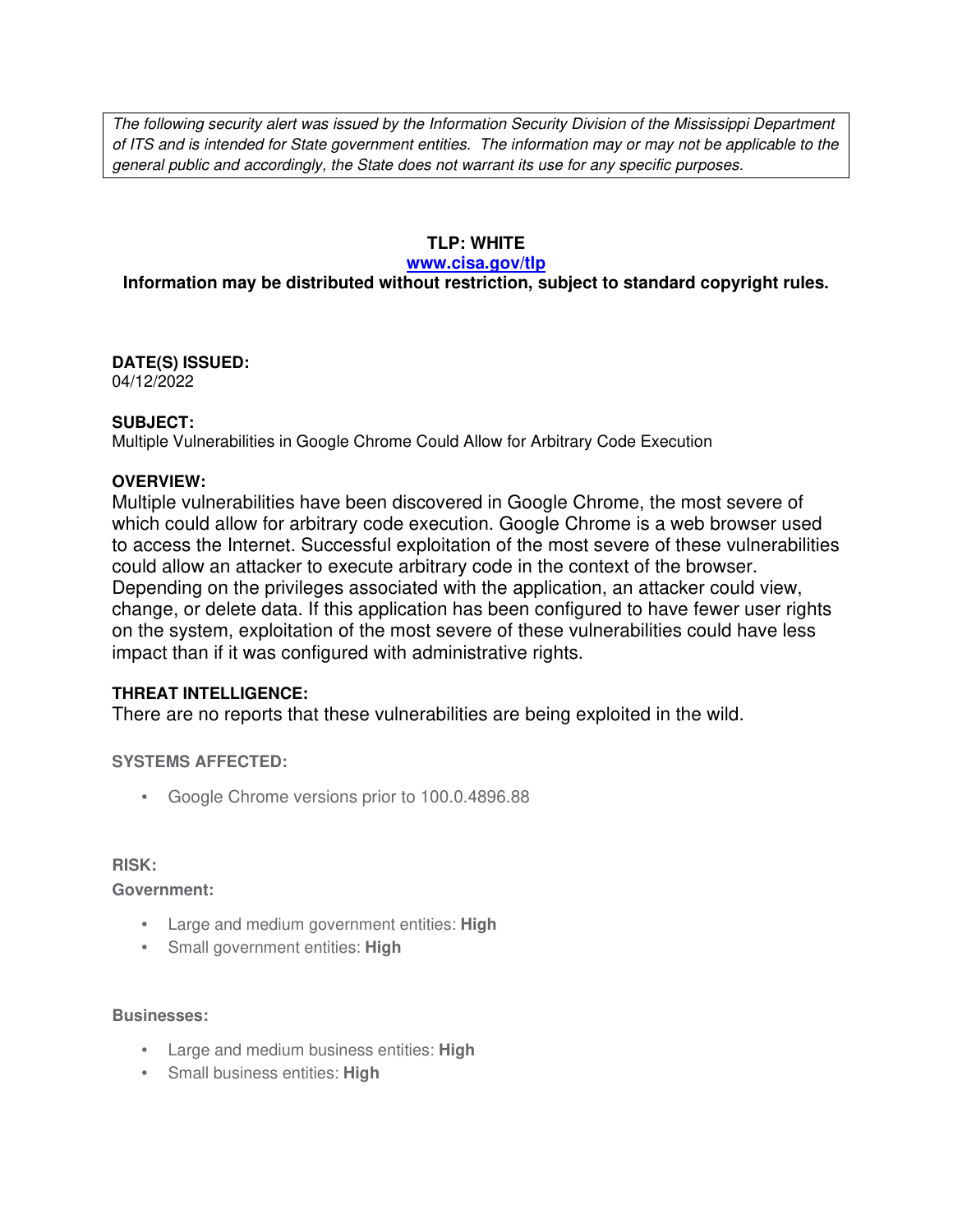#### **Home users: Low**

#### **TECHNICAL SUMMARY:**

Multiple vulnerabilities have been discovered in Google Chrome, the most severe of which could allow for arbitrary code execution. Details of the vulnerabilities are as follows:

- CVE-2022-1305: Use after free in storage
- CVE-2022-1306: Inappropriate implementation in compositing.
- CVE-2022-1307: Inappropriate implementation in full screen.
- CVE-2022-1308: Use after free in BFCache.
- CVE-2022-1309: Insufficient policy enforcement in developer tools.
- CVE-2022-1310: Use after free in regular expressions.
- CVE-2022-1311: Use after free in Chrome OS shell.
- CVE-2022-1312: Use after free in storage.
- CVE-2022-1313: Use after free in tab groups.
- CVE-2022-1314: Type Confusion in V8.

Successful exploitation of the most severe of these vulnerabilities could allow an attacker to execute arbitrary code in the context of the browser. Depending on the privileges associated with the application, an attacker could view, change, or delete data. If this application has been configured to have fewer user rights on the system, exploitation of the most severe of these vulnerabilities could have less impact than if it was configured with administrative rights.

#### **RECOMMENDATIONS:**

#### We recommend the following actions be taken:

- Apply the stable channel update provided by Google to vulnerable systems immediately after appropriate testing.
- Run all software as a non-privileged user (one without administrative privileges) to diminish the effects of a successful attack.
- Remind users not to visit un-trusted websites or follow links provided by unknown or untrusted sources.
- Inform and educate users regarding the threats posed by hypertext links contained in emails or attachments especially from un-trusted sources.
- Apply the Principle of Least Privilege to all systems and services.

#### **REFERENCES:**

## **Google:**

### https://chromereleases.googleblog.com/2022/04/stable-channel-update-fordesktop\_11.html